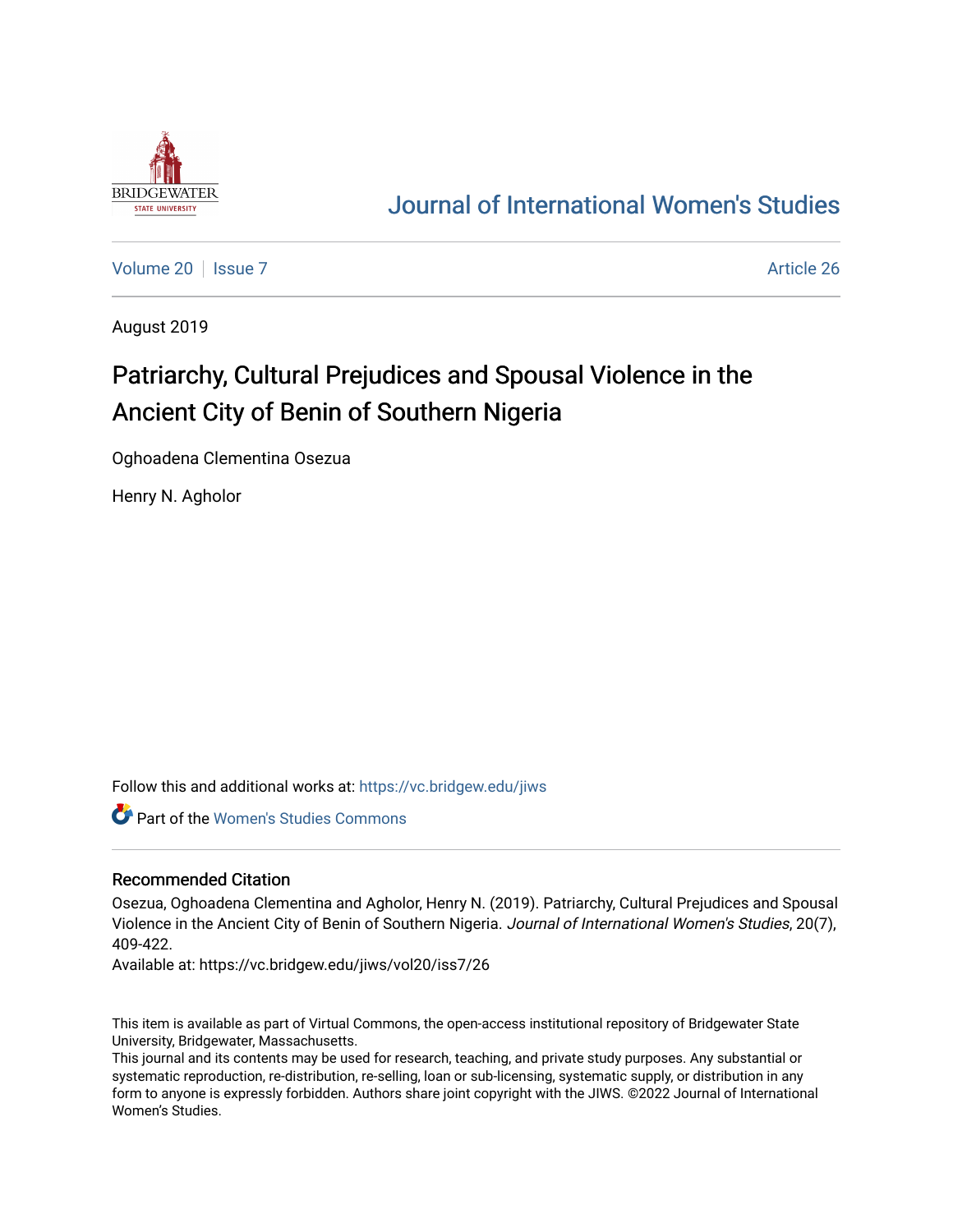Osezua and Agholor: Patriarchy, Cultural Prejudices and Spousal Violence in Nigeria

This journal and its contents may be used for research, teaching and private study purposes. Any substantial or systematic reproduction, re-distribution, re-selling, loan or sub-licensing, systematic supply or distribution in any form to anyone is expressly forbidden. ©2019 Journal of International Women's Studies.

## **Patriarchy, Cultural Prejudices and Spousal Violence in the Ancient City of Benin of Southern Nigeria**

By Oghoadena Clementina Osezua<sup>1</sup> and Henry N. Agholor<sup>2</sup>

#### **Abstract**

This paper examines the persistence of patriarchy and traditional cultural practices which have adverse effects on women's rights and health as well as the growing incidence of spousal violence in Benin City, arising from obvious internal and external factors of social changes. Extant literature has documented shifts in family roles and general social transformations in many first world nations as a result of modernization. Efforts to capture such changes within the African space is very minimal as of now. This paper attempts to explore the Benin society of Southern Nigeria, against the backdrop of the cascading effects of human trafficking and international migration that has largely impacted on the contemporary social structure of the ancient West African city. It addresses the nature of patriarchy in relation to Benin society, discusses some of the customs and traditions that have put women in positions of inferiority. This paper concludes that patriarchy, and other cultural prejudices have the potentialities of further deepening the incidences of spousal abuse and family disorganization if efforts are not made to abolish all harmful cultural practices and enforce the legal provisions which protect women's rights and general wellbeing.

*Keywords*: Patriarchy; Cultural practices; Spousal Violence; Gender; Benin; Edo State; Nigeria

### **Introduction**

l

In a seemingly playful disposition with a hysterical mien, President Muhammed Buhari of Nigeria made a statement which many considered sexist, in faraway Germany while responding to the comments made by his wife, Aisha, that she might not support him if he ran for the Nigerian election in 2019. In response, he declared, "I don't know which party my wife belongs to, but she belongs to my kitchen and my living rooms and the other room" [\(https://punchng.com/wife-belongs-kitchen-buhari/](https://punchng.com/wife-belongs-kitchen-buhari/) Punch, Oct 14, 2016). This statement, and many more attributes of the Nigerian social structure gave credence to Aina 's (1998) description of Nigeria, as being essentially patriarchal. In Nigeria, women and female children are consistently associated with the kitchen, where food is prepared, re-affirming traditional gender

 $1$  Dr. Oghoadena Clementina Osezua is a Senior Lecturer with the Department of Sociology and Anthropology, Obafemi Awolowo University. Ile-Ife, Nigeria. She is a Social Anthropologist and has published extensively in the areas of culture, gender and Women's Studies in Sub-Saharan Africa, with specific interests in human trafficking, gender -based violence, migrant women in the global South and changing family structures occasioned by gendered migration in Nigeria. Email: [tinaosezua@yahoo.com.](mailto:tinaosezua@yahoo.com)

<sup>2</sup> Henry N. Agholor is a graduate student in the Department of Sociology and Anthropology, Obafemi Awolowo University. Ile-Ife, Nigeria where he is studying Social Anthropology. His core areas of research interests include interrogating the role of religious institutions in perpetuating patriarchal ideologies. Specifically, he is passionate about researches which focus on culture and gender-based violence in Nigeria.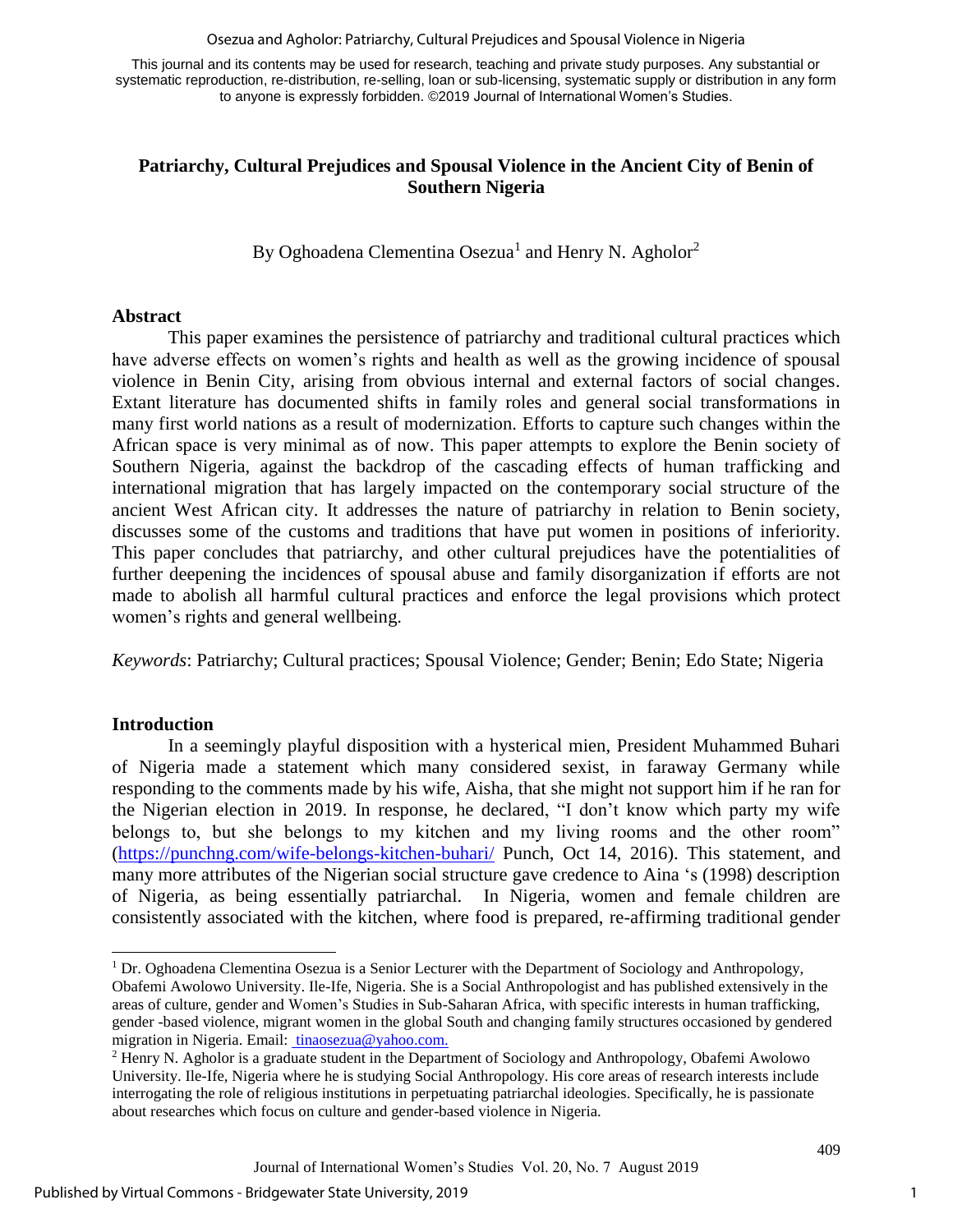roles (Uzuegbunam, 2013). Historically within the African continent, Nigeria is the most populous country with women constituting about half of the present Nigerian population (Fapohunda, 2016). Nigerian women are essentially defined by their relationships within the family and the social dynamics associated with the various ethnic groups (Ebila 2015). Hence Falola (2019), argued that the mental image of a Nigerian woman regardless of the ethnic group. usually conjures up a picture a mother or wife, who is usually docile and always ready to give up her dreams for the good of her husband and children. This picture, however, does not portray Nigerian women as lazy, slouchy or ineffective, but rather it is a relative characterization that is created through a male gaze. However, a cursory examination of the Nigerian woman across the various ethnic groups demonstrates that though women are generally marginalized in patriarchal societies, the nuances associated with such marginalization in different social cultural context must be given some academic attention. Indeed, researches are replete about the marginalized woman in Nigeria; it is nonetheless of scholarly value to identify the variations in the forms of marginalization or discriminatory practices which women in this geographical region are confronted with, since the experiences of women are different based on a plethora of factors among which include age, class, educational attainment, religion, geographical region among other variables. For instance, Yoruba women in the Southwest of Nigeria have been described in the literature as very industrious even though they are considered inferior to men (Nnaemeka and Korieh 2000). Moreover, several scholars like Ogundipe -Leslie (1985) Kolawole (1997); Aina (1998); Oyewunmi, (1999) have examined Yoruba women in diverse socio-economic and political contexts providing a robust understanding of this social group. These scholars have even examined Yoruba women's experiences in these various contexts across time, providing very lucid accounts of their lives. Correspondingly, Igbo women in Southeastern Nigeria have also been given high profile attention in research by eminent scholars going back to Ifi Amadiumen in 1978, 1998, and 2000; Nnaemeka, (1996) Nkiru Nezeogwu (2006) and many others. The early visibility of Igbo women in academic writing is evident in a prior observation by Leith Ross (1939) who described Igbo women as relatively independent, ambitious and very hardworking. A crucial factor which may explain the character of Igbo women may be the egalitarian traditional social structures that are operational in many Igbo societies. In contrast, women in Northern Nigeria have been significantly impacted by the dominant Islamic religion which promotes subservience and complete deference in thoughts and action to the husband (Aina, 1998).

Yet, not much is known about other socio-cultural groups which when combined, have a higher population compared to the three major ethnic groups. Therefore, it is imperative to explore Benin society with respect to the dearth of literature of other ethnic groups. Moreover, the information about women in Benin city will be an important contribution to knowledge from a marginal socio-ethnic group, but with notable historical relevance with respect to its location (centrality in terms of geography), rich cultural heritage, and strategic commercial contact and economic transactions with the Portuguese, which contributed immensely to the greatness if the Benin Kingdom of West Africa. Invariably, family arrangements are usually affected when there are social changes, and such changes could have both positive or negative consequences (Solomon 2014). Akanle and Adesina (2018) opined that there is an obvious dearth in the literature, documenting the effects of these changes within Nigeria. In addition, with primordial but pervasive social institutions in the wake of human trafficking, international migration fueled by globalization and economic forces in the region, have impacted on the status of women in the region (Osezua, 2012, 2013). Growing evidence that the changes mediated by social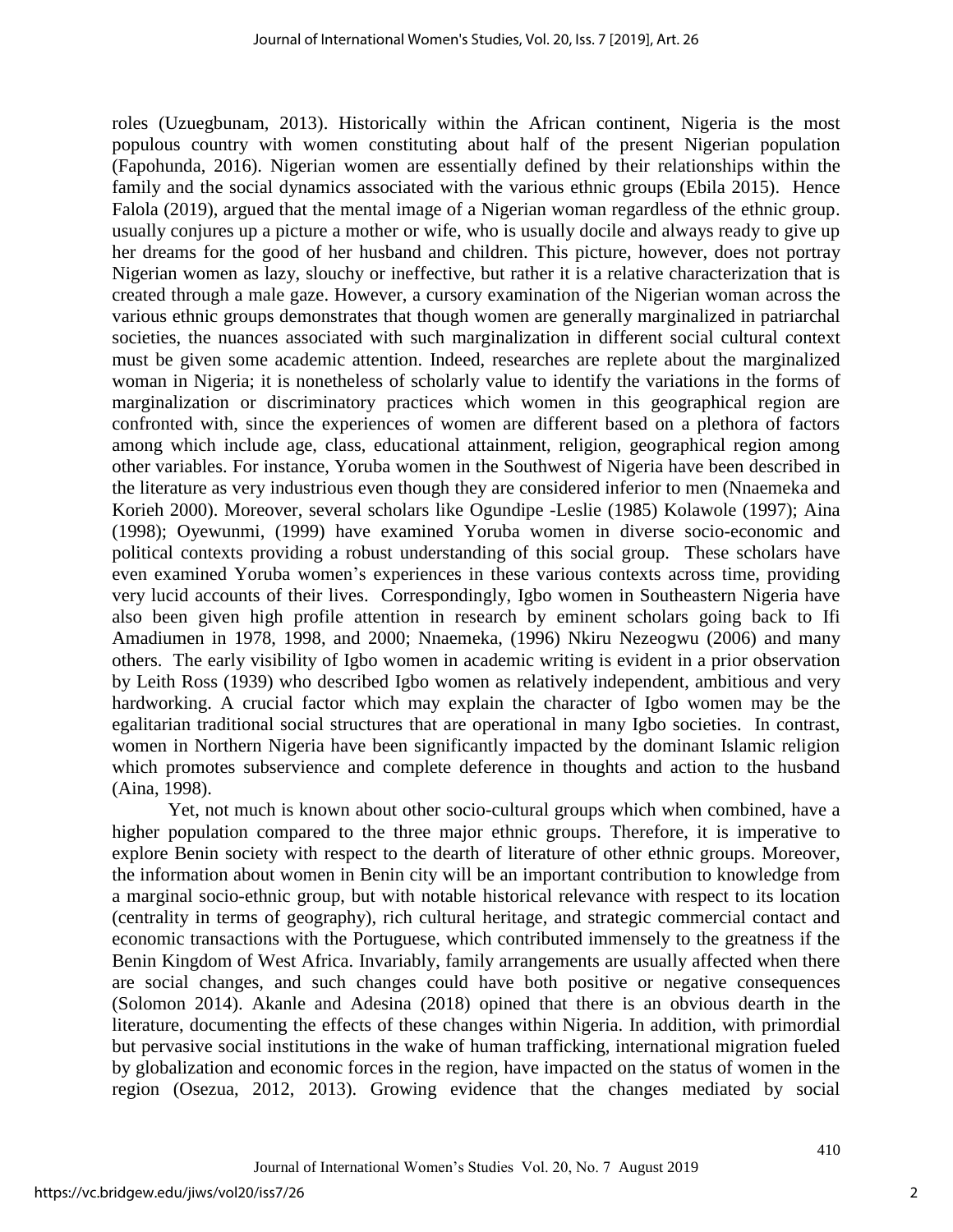transformations such as the forces of modernization and globalization—which may be positive or even tumultuous—indicates the need to examine the variants of patriarchy in Benin. The pervasive cultural discriminatory practices and spousal violence are a potential outcome of changing family structures occasioned by these social changes. These constitute the major focus of this article.

## **Benin: A Classical Patriarchal Society**

Early anthropologists have employed the term "patriarchal" to denote the rule of the father (Filcher and Scott, 2007). This definition, however, has obscured the power dynamics inherent in the patriarchal structure itself, where men rule. Radical feminists Kate Millet (1970) and Shulamith Firestone (1971) argued that there is also a "sex class" where men rule as the dominant sex and women are subordinate. More recent scholars have defined patriarchy as a system of male authority which oppresses women through its social, political and economic institutions (Asiyanbola, 2005). Patriarchy is therefore perceived as oppressive and discriminatory. Walby 's (1970) definition of patriarchy which takes into cognizance the multiple structures of patriarchal organization, provides a useful portrayal of Benin patriarchal society. In sync with Walby's (1970) assertion Ferriera, (2007) argued that patriarchy is inherently oppressive in all areas of society, including social, economic, political and cultural; discriminatory in its control of access to power, management of resources and benefits, and in manipulation of public and private power structures.

The geographical space known as Benin City occupies the forest belt between the Yoruba of the Southwest and the Igbo of the Southeast (Yakubu, 2014). They are ruled by a highly revered monarch referred to as the Oba, who is seen as the finest representation of perfection. The Oba has significant influence over his subjects. Curnow (1991) a social anthropologist, in her study of Benin society, demonstrated in her field research the centrality of the Benin monarch in the affairs of the kingdom. Consequently, the male prestige structure is intrinsically associated with their relationships to the palace, the jurisdictional sphere of influence of the Oba, the monarch of the kingdom. Also, being a Benin Chief is regarded as the highest honor possible and a recognition of a man's distinction from common men.

Historically, Benin women have occupied subservient and inferior positions except for the Queen Mother (*Iyoba*) who is given relative prominence, while other women paled into insignificance in prestige. The socio-political system of Benin is built on a firm patriarchal tradition (Bradbury, 1954; Omorodion, 2009). Hence, Bradbury (1954) revealed that the Oba had a retinue of wives and concubines which served as a royal reserve from which such women are given as gifts to loyal chiefs or for services rendered to the monarch. Women were generally seen as commodities to satisfy the cravings of males within a marriage arrangement that has a master /slave-like relationship (Osezua, 2012, Yakubu, 2014).

Despite the hostile environment which is averse to the women being able to fully thrive, women have defied the odds and have excelled in the society. A very good illustration of how antagonistic the patriarchal Benin culture was to women is the story of a faceless woman who achieved wealth by dint of hard work. She was murdered by the, then Oba Ewuare, the same monarch who honored Emotan, a female trader, for her spiritual and financial support, which led to his ascension on the throne (Yakubu, 2014). In pre-colonial Benin society, marriage was sacrosanct and divorce highly frowned at, except for those of noble birth (Bradbury, 1954, Osezua, 2010). Within marriage, if wives defaulted in adhering to the sanctity of marriage in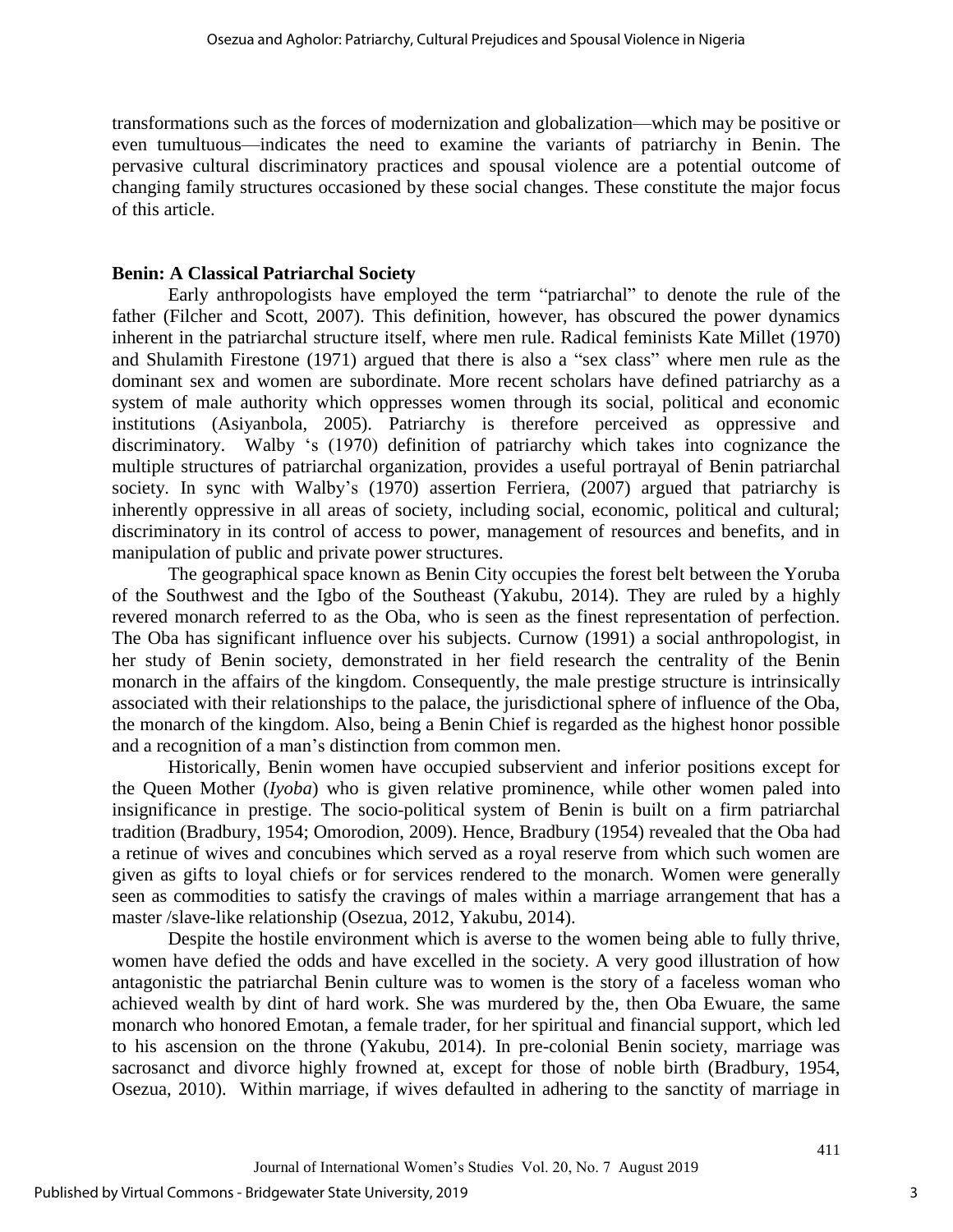terms of sexual purity in thoughts and behavior, she was expected to make confessions in this regard (Erhabon & Ikelegbe, 2014). The critical indicators of patriarchy are the institutionalization of primogeniture, the excessive sexual restrictions placed on women's chastity, gender segregated utensils, among other practices—except for women of royal heritage. Also, polygynous marriages are highly prevalent as the number of wives a man has is seen as status booster (Curnow, 1999; Osezua, 2010).

Categorizing traditional Benin social structure as a classical patriarchal arrangement has been substantiated with several empirical findings. For example, Curnow, a highly notable chronicler of Benin history affirmed this arrangement in his explicit in the description of women. The law of inheritance has no provision for female children to inherit property. Primogeniture is still the order of the day. Women are generally conceived as an inversion of the ideal (Curnow, 1990). Female children when birthed are derogatorily referred to as "half current", a vernacular terminology used to depict the perceived notion off less virility required to birth girls, and a direct cultural allusion to her inferior status (Osezua, 2016). These social contexts provide a backdrop against which women are marginalized and discriminated against, and they have become a fertile ground in which gender-based violence includes trafficking of girl-children for the purpose of sexual exploitation. In addition, spousal violence, female genital mutilation and widowhood practices are prevalent (Osezua, 2012, 2013, 2016). This article explores some of the discriminatory cultural practices, which the authors consider cultural prejudices, in light of how they have been reinforced by classical patriarchy in Benin. They are prejudices by placing women at extreme disadvantage in relation to men.

#### **Female Genital Mutilation**

Female Genital Mutilation (FGM) is gender-based violence. FGM has been a global problem and it remains common in many parts of the world including Nigeria (Carr, 1997). The World Health Organization (2008), has grouped the health consequences of FGM into long and short termed impacts. Such short -term impacts include acute pain, excessive bleeding, shock, vaginal infection and vulva disfigurement due to careless operations. In addition, long term impacts include painful sexual intercourse, infection of the reproductive tract leading to infertility, as well as the possibility of spreading HIV/AIDS, following the use of unsterilized instruments.

As a result of its high population, Nigeria has the highest absolute number of FGM prevalence of FGM in the world, accounting for about one-quarter of the estimated 115-130 million circumcised women worldwide (Okeke, 2012). According to Afolayan and Oguntoye (2008), the age at which FGM is carried out varies from one society to another. FGM is a deeply entrenched cultural practice. Many scholars believe that it violates civil, cultural, economic, political and social rights of women (Obi and Igbinadolor, 2018). FGM is still rampant in Benin City despite long contact with western civilization (Osifo & Evbuomwan, 2009). A hospitalbased study has revealed that out of those interviewed, 67 percent still strongly believe in FGM as a beneficial cultural practice while almost half (47 percent) of mothers interviewed admitted that they had been circumcised. (Osifo and Evbouwwan 2009). Other scholars have suggested that FGM is part of the societal norms handed down by significant others and any attempt to discontinue the practice is met with societal pressure and risk of isolation (Babatunde, 1998; Rahman 2000, Mohammed 2000).

FGM also contributes to the creation of tribal identity, especially in a multi-tribal country like Nigeria (Anuforo, 2004; Caldwell *et al* 1997). Some scholars, including Myra *et al* (1985) and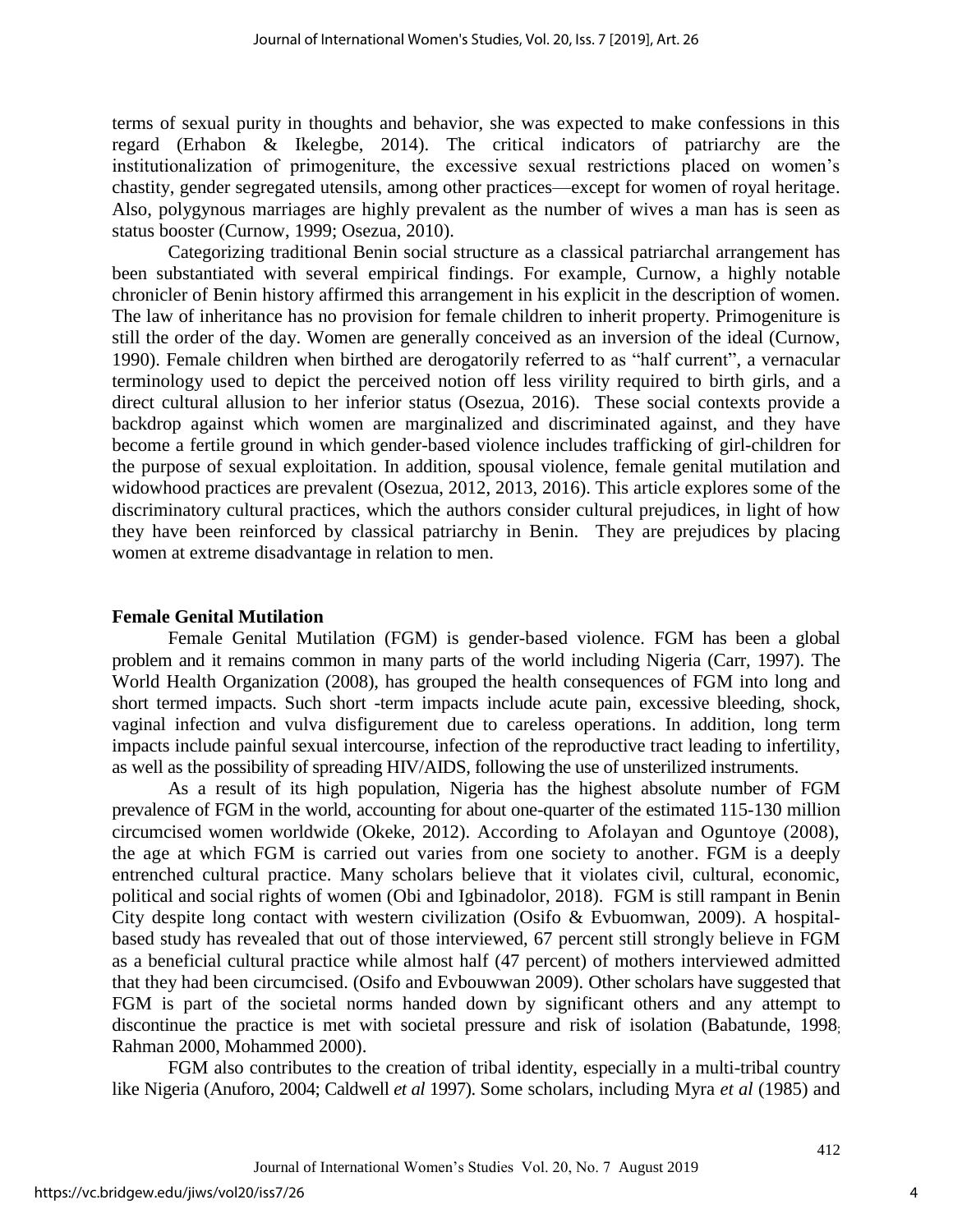Fremeyer & Johnson (2007) have explained that the practice of FGM is essentially patriarchal as its objective is to ensure the virginity of young girls before marriage and chastity of the woman throughout her married life to bring about family honor. In the same vein, Gruenbaum (2001) has affirmed that FGM is intentional patriarchal action whose goal is the oppression of women. This is very true: for FGM to thrive there is a system that feeds it, a cultural practice within the societal structure. Hence, Osifo and Evbuouman (2009) noted that despite the level of awareness of the debilitating effects of FGM in girls' and women's health and general well-being in Benin City, the incidence of FGM is not declining. As well, there are many people who do not patronize hospitals in the rural areas, and who are not well captured in research related to FGM in Benin City.

## **Primogeniture and Inheritance Rights**

The pre-colonial period was characterized by primogeniture, hereditary titles, succession rights to property, and ritual duties passed to the eldest son (Oghi, 2014). On hereditary titles, only the eldest male children whose mothers were married to their deceased fathers had the right to inherit or succeed their fathers, subject to satisfactory performance of the necessary rites. In traditional Benin society, only males have access to the land and to inherit property. This unequal power and wealth distribution lead to domination and discrimination against women by men (Omodjohwoefe, 2011). In post -colonial Benin, there are significant vestiges of these hereditary and property rights which still privilege men (Omorodion, 2009). Osezua, (2013) opined that these notions are changing gradually with contemporary education and migration. Some of the long-standing barriers to wealth accumulation are eroding fast. For instance, Omorodion (2009) maintained that women now bypass the lineage systems and secure land from the open market. In the same vein, the concept of "land-lady" as against landlord is fast becoming a normative order in many parts of the city especially with high male migration to Europe and America, leaving wives behind (Ikuomola, 2015). Also, the current rates of human trafficking have created wealth in the hands of women with low educational attainment, who can now access critical economic resources like landed property (Osezua, 2011, 2013, 2017)

Female children traditionally do not access hereditary titles as these are the exclusively the preserve of the eldest surviving sons of the last incumbent. This has not changed. Despite the extraordinary achievement of some women in Benin City, they cannot be made "chiefs" or elected as part of the cabinet of the traditional Benin monarch, *Oba*. The best a woman can do is to be honored and decorated with coral beads. The principle of primogeniture is sustained, although there is a rotational form of succession practiced regarding some titles. The doctrine of automatic primogenitary succession to kingship prevails as the mode of succession to the throne of the Oba of Benin.

## **Widowhood Practices**

Widowhood practices are also a debasing cultural practice against womanhood that are rampant in most patriarchal societies. They persist despite the influence of westernization, including Christianity, in the region. The attitude of the people of Benin to the death of a man, depends on the degree to which the deceased has fulfilled his social destiny. The widow of a deceased is customarily summoned in the event of a premature death (when it is perceived that the deceased has not fulfilled his social destiny) and the deceased's widow is interrogated in

5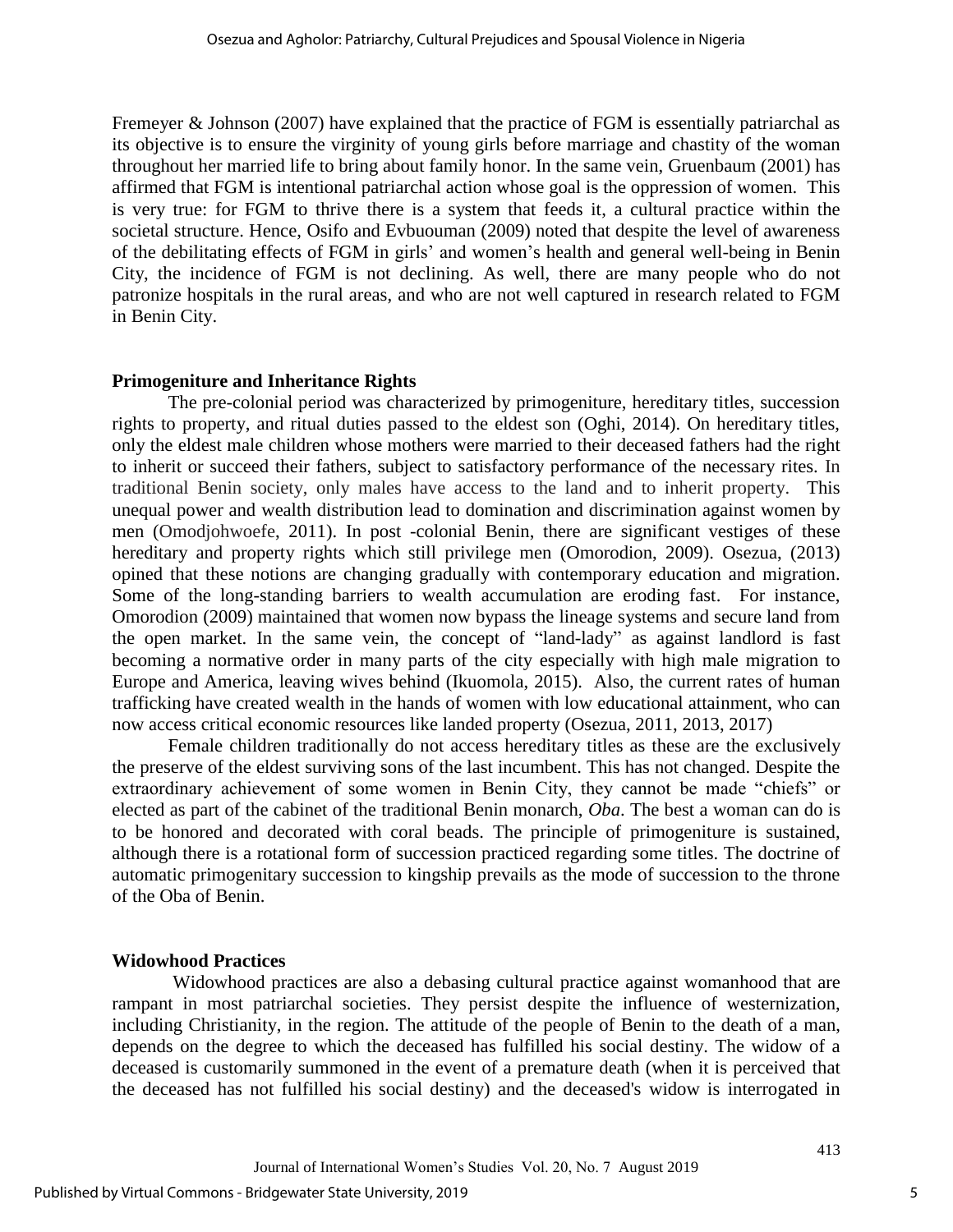order to ascertain complicity that could have warranted his early passage. To prove her innocence, she is compelled to go through certain obnoxious widowhood practices: she must shave her hair, sleep on the floor with the corpse for days, drink the water used in bathing the deceased, and swear by his forehead (Okogie, 1990). If the widow dies, having been exposed to harrowing widowhood rites, her death is attributed to guilt. She is then found culpable of her husband's death even in her own death. Ebohon (1990) opined that a woman must be made to swear different oaths in Benin, the most crucial being the oath taken to absolve the widow from the death of her husband. Refusal to undergo this widowhood rite results in the disowning of her children by the deceased's family, and the loss of her children's claim to their inheritance (Erhabon & Ikelegbe, 2014).

It is most disturbing that it is mainly women who insist that these rites be performed, indicating their complicity with patriarchy. Obviously, there are no degrading traditional rites for a widower; rather, his welfare is the paramount concern of both family and friends. In some parts of Edo State, custom and tradition demand that a widower should not sleep alone but with another woman of his choice until his wife is interred, so that the spirit of the dead wife may not come and disturb his peaceful sleep (Isibor, 2008).

#### **Prostitution and Trafficking of Women**

Scholars have generated volumes of work on both prostitution and female trafficking in Nigeria (Aghatise, 2002, Onyeonouru, 2003, Okonofua *et al*, 2002, Skogeth, 2006, Osezua, 2010, 2013, 2016). The majority of such studies focus on Benin City due to the prevalence of the phenomenon, the rigid patriarchal nature of the region, and discriminatory cultural practices against women. From the literature, Benin City is the sex capital of Nigeria (UNICRI/UNODC 2003; Onyeonoru, 2003; Osezua, 2013). While trafficking is seen as a migration issue, a coercive and deceptive component is the financial gains from prostitution and trafficking that have made it a lucrative business that young women explore for economic empowerment. The traditional religious belief system has also been associated with prostitution and trafficking as it relates to the *Binis* (Osezua, 2016a). Hence there is the use of charms, traditionally referred to as *juju* by women who are trafficked, to keep them in a web of secrecy so that those involved in the clandestine trafficking syndicate groups are not disclosed. This is one of the peculiarities associated with sex trafficking in this region (Aghatise, 2002, Skogeth, 2006, Osezua, 2014, 2016b). While Benin City has been ingloriously tagged the sex-trafficking epicenter, (Onyeonoru, 2003; UNESCO, 2004; Osezua, 2013), it doubles as also the hub of Pentecostalism in Nigeria (Osezua, 2016). Prostitution and trafficking of women have been criminalized, but this has not solved the problem in the region. Young women are sometimes lured by traffickers and in many other instances, young girls and women offer themselves to traffickers for what they hope are better opportunities overseas (Osezua, 2012). Also, family members are sometimes used as recruitment agents, with promises of good jobs and a better life in Europe, as baits to seduce those who are unwitting. Often, they are trafficked to Italy, Spain, Germany, Netherlands and France (Otoide, 2000). It has been estimated that as many as 80% of Nigerian young women trafficked into Italy for prostitution are indigenes of Edo State from Benin City, Nigeria (Aghatise, 2002, 2004). This problem has engendered the signing into law by the National Assembly in 2003 of the Trafficking in Persons (prohibition) Act. It also culminated in the establishment of the National Agency for the Prohibition of the Trafficking in Persons (NAPTIP) to arrest and prosecutes traffickers as well as rehabilitate those trafficked, after deportation. In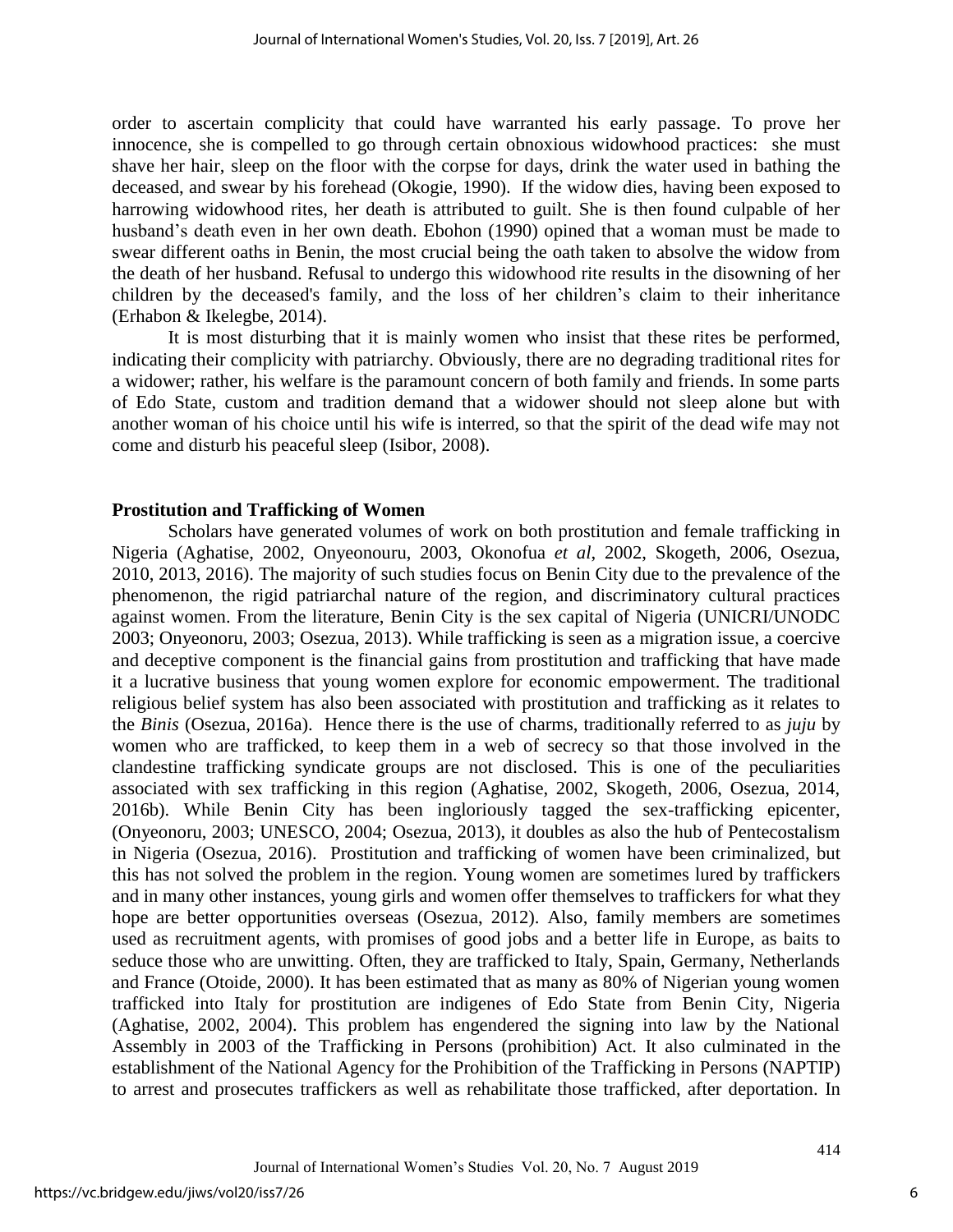addition, other security agencies such as the Nigerian Police Force and Nigeria Immigration Service have human trafficking units with the mandates to arrest traffickers and their agents and transfer cases to NAPTIP for prosecution. There are also many non-governmental organizations (NGOS) working in the area of assistance and rehabilitation of deported trafficked persons. In spite of these initiatives the problem of sex trafficking in the region has not yet abated (Attoh, 2010).

## **Patriarchy and Spousal Violence: The Nexus**

Considerable attention has been given to the issue of spousal violence in Nigeria (Tejuoso 2005; Aihie 2009; Abama and Kwaja 2009; Alo, Odusina and Babatunde 2012; Etuk, Nwagbara and Archibong 2012; Owoaje and Olaolorun 2012; Okunola, and Ojo 2012; Obi and Ozumba 2007; Bamiwuye and Odimegwu 2014; Alokan 2013; Adebayo and Kolawole 2013; Uzuegbunam 2013). These scholars have explored the prevalence, perspectives, patterns, economic, and health implications of spousal violence on women in Nigeria. Indeed, spousal violence, as a social malady, cuts across boundaries of race, culture, religion and people. It is not exclusively a woman's problem as has been established by some scholars. Men can be victims of spousal violence too, although the percentages are far less.

Undoubtedly, an important clarification should be noted about the use of the term "spousal violence". This is because violence against women in general is often seen as domestic violence, or intimate partner violence. In the same vein, the term "violence" is also often substituted with the term "abuse". Alokan (2013) referred to domestic violence as spousal abuse, domestic abuse, battering, family violence, violence against women, and intimate partner violence. As an abusive behaviour, it can be perpetrated by one partner against another in an intimate relationship such as marriage, dating, family and cohabitation. For the purpose of this study, the authors will use the term "spousal violence" and will focus on such violence as it affects women.

Spousal abuse or violence is an historical social phenomenon (Okereke, 2002) that is deeply entrenched in many cultures of many societies. Hence, Hart (2010) observed the complexity associated with its definition but opined that it connotes violence perpetrated by men and women. Spousal violence is any behavior within a relationship that causes physical, sexual and psychological harm, including any act of physical aggression, sexual coercion and psychological abuse (Alo, Odusina & Babatunde, 2012). Spousal violence as seen by Owoaje & Olaolorun (2012) is reportedly associated with gender inequality and all social norms supportive of traditional gender roles, power imbalances, and patriarchal male dominance. Uzuegbunam (2013) has noted that culturally, women are perceived as profane creatures that deserve no respect and as such should be treated as subordinate to men.

Spousal violence can take a variety of forms which include physical assault such as hitting, slapping, kicking, and beatings; psychological abuse, such as constant belittling, intimidation, and humiliation; and coercion, including for sex (Owoaje & Olaorun, 2012 Krug, Dahlberg, Mercy, Zwi, & Lozano, 2002)). It frequently includes controlling behaviors such as isolating a woman from family and friends, monitoring her movements, and restricting her access to resources (Krug, Dahlberg, Mercy, Zwi, & Lozano, 2002). Shouting at a partner was found to be the most common form of abuse (Obi & Ozumba, 2007).

Men with more traditional and rigid and misogynistic gender-role attitudes are more likely to practice intimate partner violence (Flood & Pease, 2009). Ine (2012) emphasized that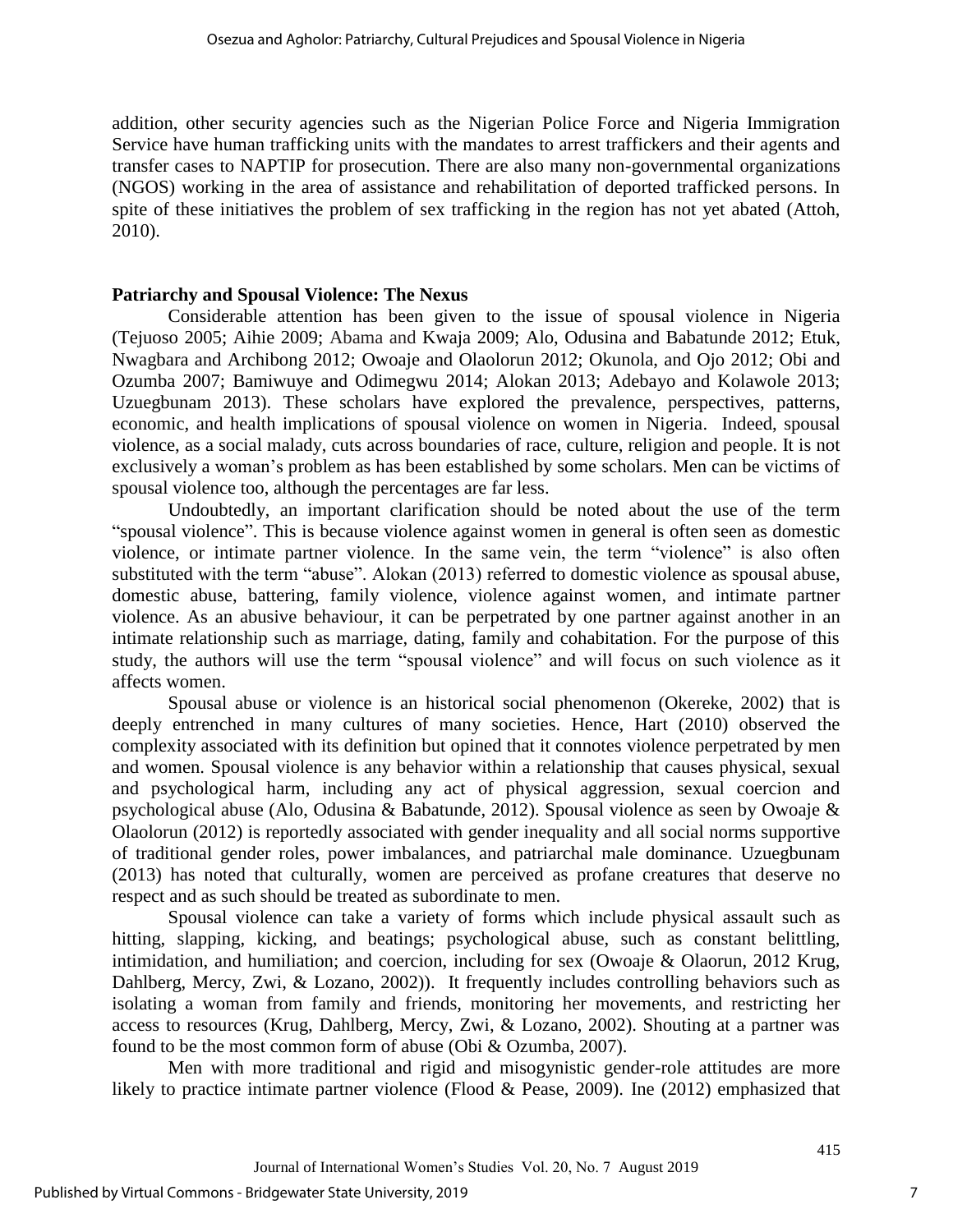the problem of violence against women in Nigeria is mainly rooted in the traditional patriarchal values of the society. As discussed above, in traditional Nigerian society men were regarded as superior to women, and husbands had a right to chastise their wives since women were subordinate to men within the family. Customs and traditions such as the payment of "bride price," continue, whereby men participate in the outright purchase of their wives' sexual favors and reproductive capacity, thereby feeding the entitlement syndrome of such men to dictate the terms of sex without due recourse for their spouses. Likewise, practices such as widow inheritance by a man from his brother's widow, exposes women to abuse. In many societies, women do not have basic control over what happens to their bodies as far as cultural practices are concerned. In many developing societies, women are unable to depend on the government to protect them from physical violence in the home, with sometimes fatal consequences.

In Nigeria, the story of Titilayo Arowolo, a 27-year-old mother of one, who was gruesomely murdered by her husband on the  $24<sup>th</sup>$  day of June, 2011 at their residence in Nigeria commercial nerve center, Lagos, jolted many to the grim reality of spousal violence and its devastating consequences ( [https://www.vanguardngr.com/2014/02/wife-murder-evidence-sent](https://www.vanguardngr.com/2014/02/wife-murder-evidence-sent-arowolo-hangmans-noose/)[arowolo-hangmans-noose/;](https://www.vanguardngr.com/2014/02/wife-murder-evidence-sent-arowolo-hangmans-noose/) The Vanguard, 2012). The public uproar for justice that greeted the murder was unprecedented and expedited the prosecution and public execution of the perpetrator. Social media was harnessed to deploy a massive campaign against the perpetrator, and this heightened the degree of awareness that generated the public outcry for justice. What is remarkable about e the murder, as far as this paper is concerned, is that the perpetrator, the spouse of a young woman with financial and social promise as a banker, had no job.

Shortly before this incident, a hospital-based study was conducted at the University of Benin, Benin City in which a survey included a total of 400 respondents. Findings revealed that over 53.3 percent of the study sample reported that they had experienced domestic violence, at least a year before the study commenced in 2010, while 41.5percent (166) admitted they suffered from physical violence which included being slapped, 33.3 percent (133), pushed or shoved, 104 (26 percent), hit with a fist , 60 (15%) and/or being dragged and kicked 48 (12percent). A total of 29 (7.3) reported that sharp objects where used against them while 4 (1.0%) reported being shocked or burnt (Ogboghodo& Omuemu, 2016). Other measures of spousal violence were examined, including sexual violence and emotional violence. A total of 108 (26.8 percent) reported that they had sexual intimacy with their spouse out of fear, while the 15.3 percent stated that there were forced against their will. A total of 74 (18.5 percent) agreed that they were emotionally abused, as their spouses ignored them and treated them with indifference. In all, about four-fifths of the study sample admitted that they had suffered at least three identified indicators of violence (Ogboghodo & Omuemo 2016).

In another hospital-based study conducted recently at the University of Benin Teaching Hospital, a total sample of 360 respondents were drawn from those who attended the clinic periodically, to examine the incidence of intimate partner violence. Findings indicate a growing incidence of spousal abuse in the region (Oseyemwen et al 2018). The study showed that 80 percent of the respondents reported that they had been victims of at least one form of spousal violence. There was a higher incidence of sexual violence reported (56 percent) when compared to physical and psychological abuse which ranked 46.6 percent and 31.9 percent respectively. Another significant finding is that employed women were more likely to suffer from spousal violence than women who were not employed (Oseyemwen et al, 2019). Presently, findings suggest that the region has a higher prevalence of spousal violence than those reported by *Silva et al* (2015). In Southwestern Nigeria, only 18 percent are reported with the National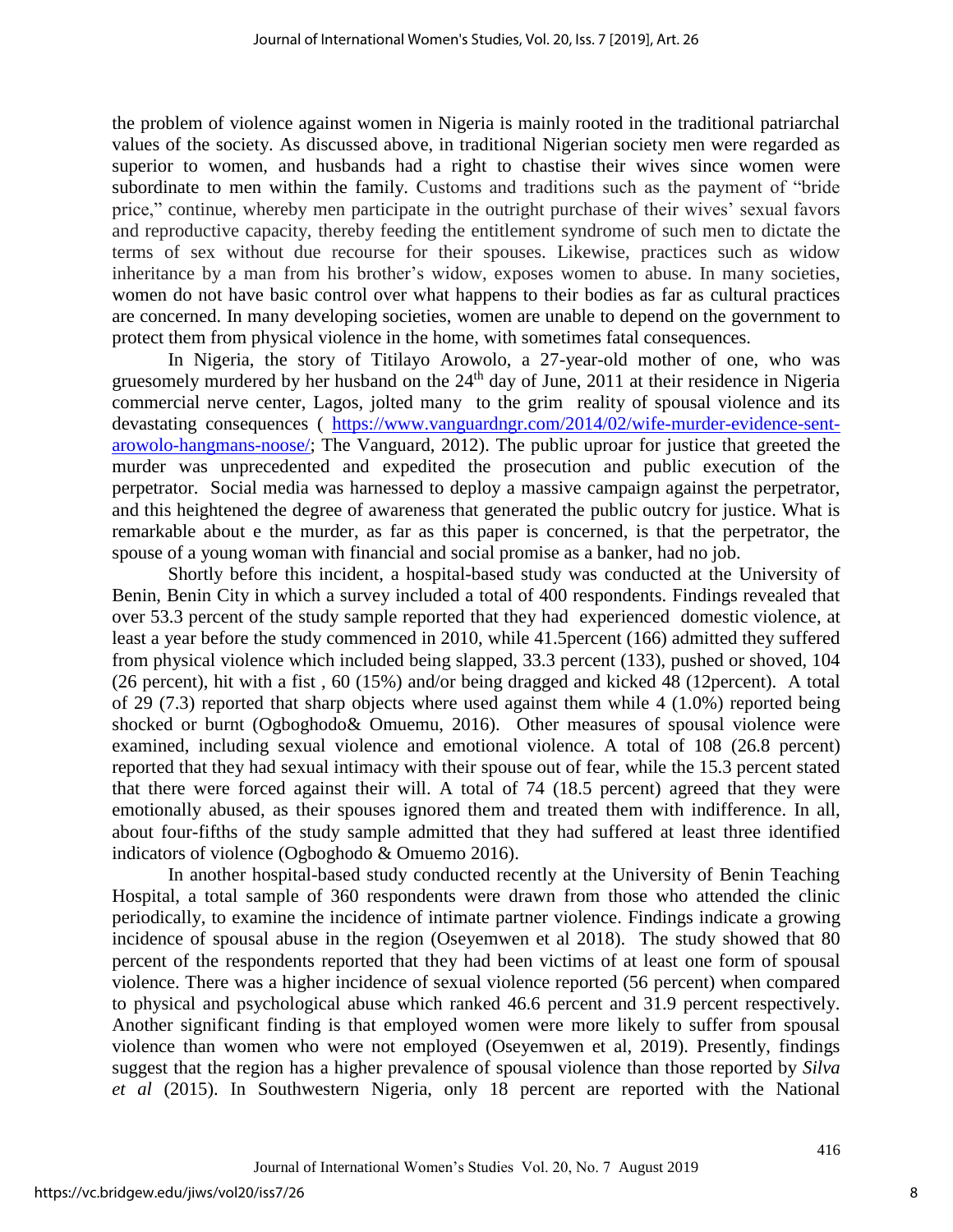Demographic Health Survey (NDHS, 2008), also reporting a low incidence in Southeastern Nigeria (Oseyewmen et al, 2019). These findings are rather disturbing considering that this same region has been tagged the hub of human trafficking, another, form of gender-based violence. Furthermore, understandably, these hospital-based studies, lack depth and cannot explore adequately, the dynamics and experiences of the victims of spousal violence in the area. Also, more educationally enlightened women will patronize hospitals such as teaching hospitals, which are secondary health providers for antenatal care, than those who are uneducated and have limited access to critical economic resources. The implication is that one can comfortably affirm that the incidence of spousal violence is not only highly underreported, but needs to be understood more in-depth contextually, especially at it occurs across the various socio-economic categories in the region.

## **Social Change in Patriarchal Benin**

There is no doubt that Benin is undergoing a change in the wake of international migration, westernization and modernity, summarily referred to as the forces of globalization. Some of these changes are affecting family structures and therefore gender relations are also undergoing a trajectory of change. Women who were traditionally subservient and significantly dependent can now access critical resources with relative ease, and in many instances are becoming breadwinners. These factors affect patriarchal structures (Omadjowoefe, 2011, Abanihe, 2014). Similarly, Akanle and Adesina's 2019 study of selected female breadwinners in Lagos, opined that many males remain immobile culturally, and are ensconced within traditional gender roles even when women are the breadwinners. This has led to renegotiation and reconstruction of patriarchal boundaries in some instances, which could result in ambivalent consequences. Findings suggest that these social changes resulting in financial empowerment for women, to the extent that they become primary earners, may be potent triggers for family violence and instability especially in some rigid patriarchal arrangements (Akanle and Adesina, 2019).

Undoubtedly, patriarchal attitudes, ideas and the gender bias in the society underpin women's subordination and thereby represent obstacles to social and economic developments. Gendered power inequalities are reflected in gender violence either within or outside the family (Oyekanmi, 2004). Empirical researches are needed to ascertain more succinctly, the nature of family transformations, gender relations, and degrees of family cohesion given changes in the socio-cultural milieu engendered by modernity and other social-economic forces, including globalization, migration/ human trafficking. A lot needs to be learnt from women, who have been silenced by cultural restrictions, including those involved in the international sex trade. More so, it is also important to document the trajectories of spousal violence and track the associated factors that have led to the changes in the types of violence women are susceptible to. The vested confidence in the monarch of Benin, should be harnessed to obliterate harmful cultural practices, creating much-needed awareness, to mobilize for action against unhealthy and discriminatory cultural practices. Efforts must be made to partner with traditional institutions to create greater awareness of gender equality and human rights, which are crucial for the liberation of women in any society.

In conclusion, because patriachy is often very resistant to change, been influenced and sustained by deeply entrenched discriminatory cultural practices, and social change mediated by modernity resulting from globalization, westernization, international migration or even religion,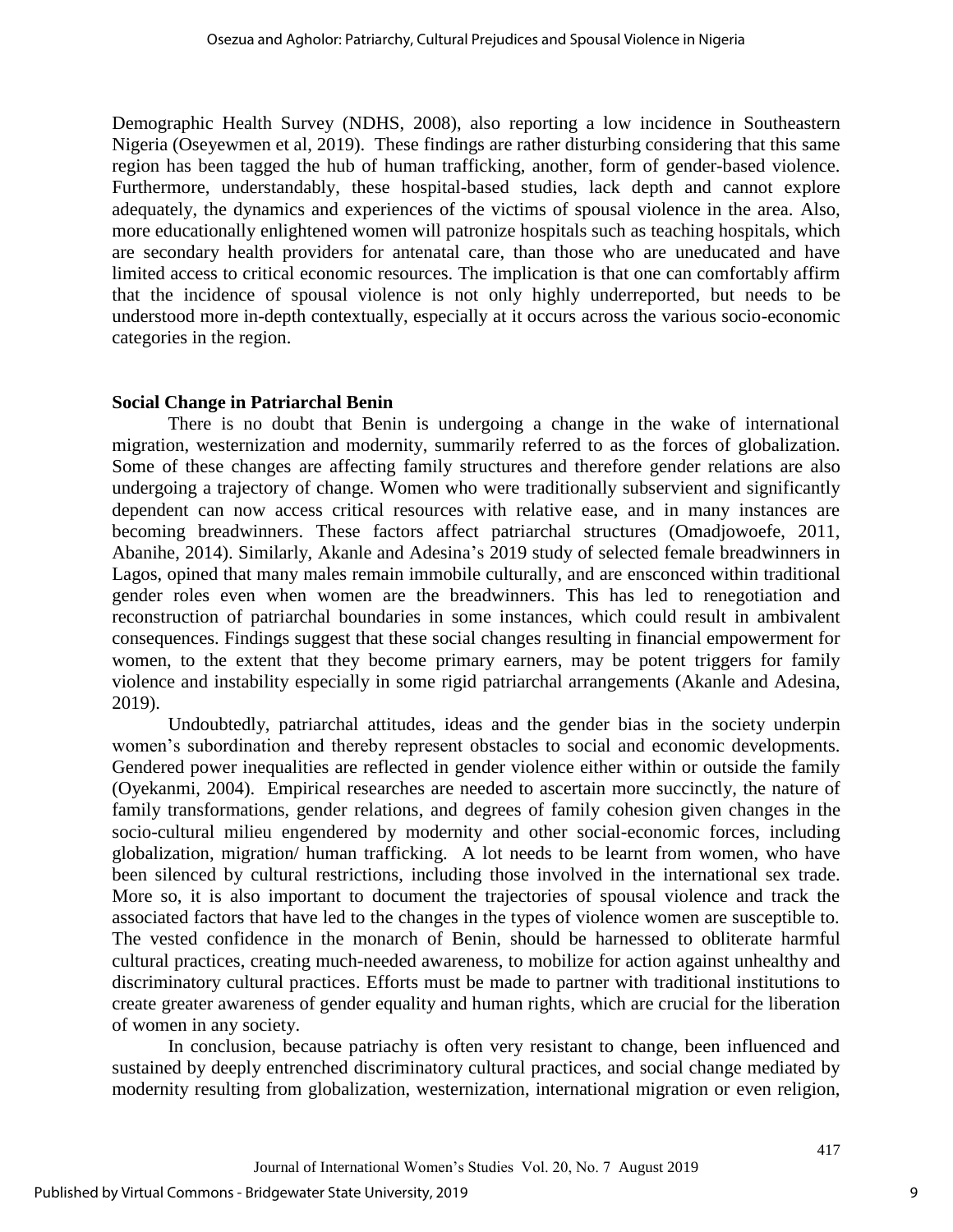is in on a higher trajectory, the female gender is potentially going to be at risk in this inevitable dilemma. The extent to which this situation would impact on the safety, rights, and total wellbeing of the female gender, taken into account the variations in the degree of patriarchal strongholds across diverse social groups in Nigeria, is definitely a critical area were more research engagement are desirable.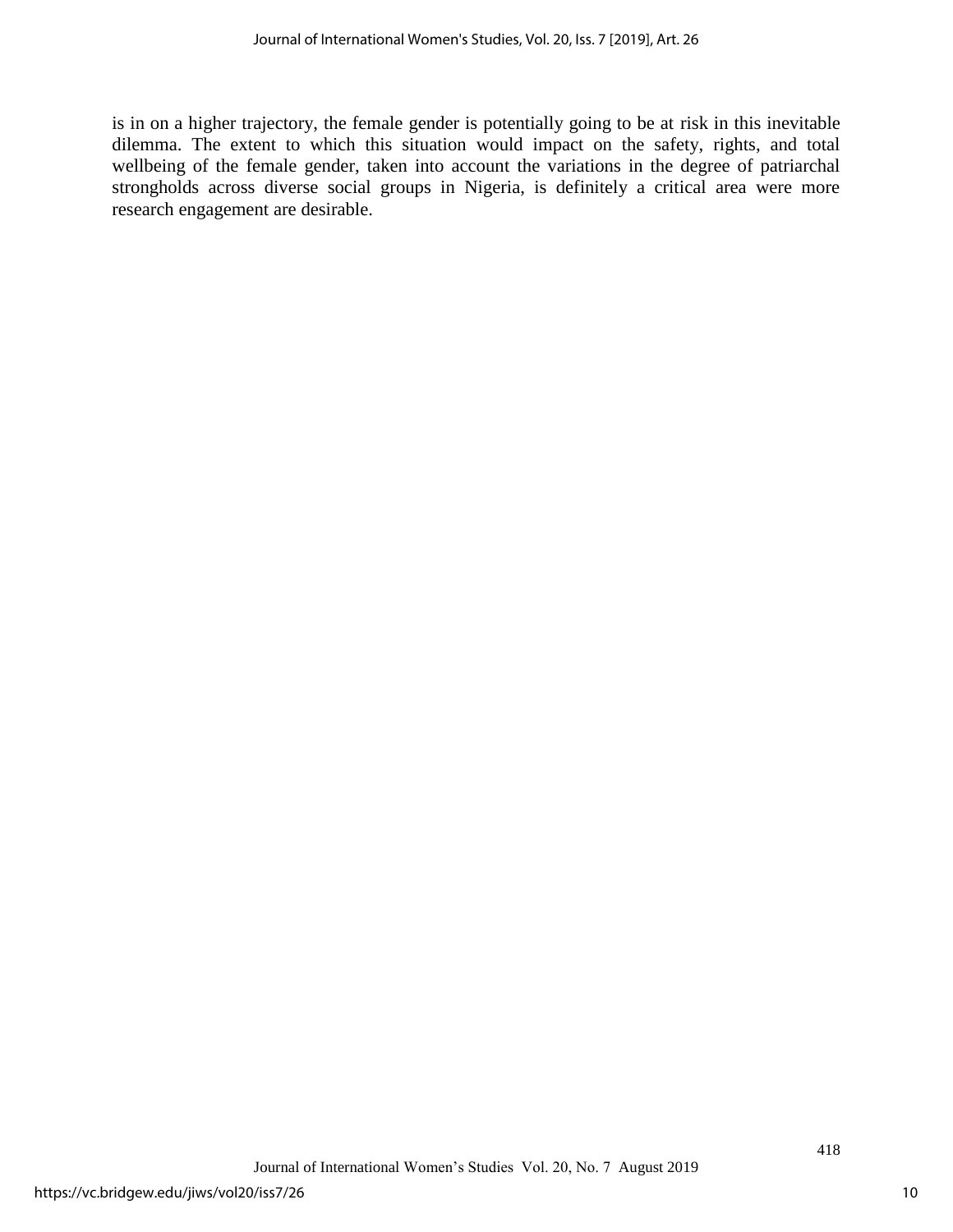## **References**

- Abati, R. Julie Enoma: A widow's Agony. 2008, in Nigerian village square website. Assessed 19/8/2017
- Abama, E. and Kwaja, C.M.A. (2009) Violence against Women in Nigeria: How the Development Goals Addresses the Challenge. *The Journal of Pan African Studies*, Vol.3, no.3.
- Adebayo, A. A., Kolawole T. O. (2013). Domestic Violence and Death: Women as Endangered Gender in Nigeria. *American Journal of Sociological Research*. Vol. 3(3): 53-60.
- Afolayan, J., & Oguntoye, F. (2009). Practice of female genital mutilation in Ijomu-Oro community state, Nigeria. *Journal of Behavioral Sciences,* 19(1-2): 75-93.
- Aghatise, E. (2002) *"Trafficking for Prostitution in Italy"* Concept paper presented at the expert group meeting on Trafficking in women and girls. Glen Cove, New York.
- Aihie, O. N. (2009). Prevalence of Domestic Violence in Nigeria: Implications for Counseling. *Edo Journal of Counselling* Vol. 2, No. 1, May 2009, 3.
- Aina, I. O. (1998) "*Women, culture and Society*" in Amadu Sesay and Adetanwa Odebiyi (eds). Nigerian Women in Society and Development. Dokun Publishing House, Ibadan. Akanle, O., Adesina J & Nwobiala U., (2018) Turbulent, but I must endure in Silence: Breadwinner and Survival in South Western Nigeria Journal of Asia and African Studies 53(1): 99-114.
- Alo O. A., Odusina, E. K, & Babatunde, G. (2012) Spousal Violence in Southwest Nigeria: Prevalence and Correlates. *Journal of Women's Health* Volume 1, Issue 2.
- Alokan, F. B. (2013) *Domestic Violence against Women: A Family Menace*, A paper presented at the 1st Annual International Interdisciplinary Conference, *AIIC 2013*, 24-26 April, Azores, Portugal.
- Anuforo, P.O., Oyedele, L., & Pacquiao, D.F., (2004). Comparative study of meanings, beliefs, and practices of female circumcision among three Nigerian tribes in the United States and Nigeria. *Transcult. Nurs.l5(2)*:103-13.
- Amadiumen I. (2000) Daughters and goddess of imperialism: African women, struggles for culture, power and democracy. London Zed Books.
- Amadiumen, I (997) Re-inventing Africa: Matriarchy, religion and culture. London: Zed Books.
- Amadiumen 1 (1987) Male Daughters and Female Husbands: Gender and Sex in African Society. London: Zed Books.
- Aluko, Y, A. & Aluko-Arowolo, O. S. (2007) *The Silent Crime: A Sociological Appraisal of Gender-Based Violence Experienced by Women in Yoruba Culture of Nigeria.* Being a Paper Presented at the Fifth African Population Conference, Arusha, Tanzania: December 10-14, 2007.
- Asianbola, A. R. (2005) *Patriarchy, male dominance, the role and women empowerment in Nigeria.* Paper submitted for presentation as poster at the International Union for the Scientific Study of Population (IUSSP/UIESP) XXV International Population Conference Tours, France, 18-23, 2005.
- Attoh, F., (2010) 'Chattels of their Families: Trafficking of Young Women as Gender Violence.' Council for the Development of Social Science Research in Africa (CODESRIA), Gender, Migration and Socio-economic Development in Africa, (http://www.codesria.org/IMG/pdf/FRANCA\_ATTOH.pdf) (Accessed 12/11/2017).
- Bameke F, (2007) Gender, household headship and cultural underline. Illustration for Nigeria.
	- UNILAG Sociological Review. 8: 21-56.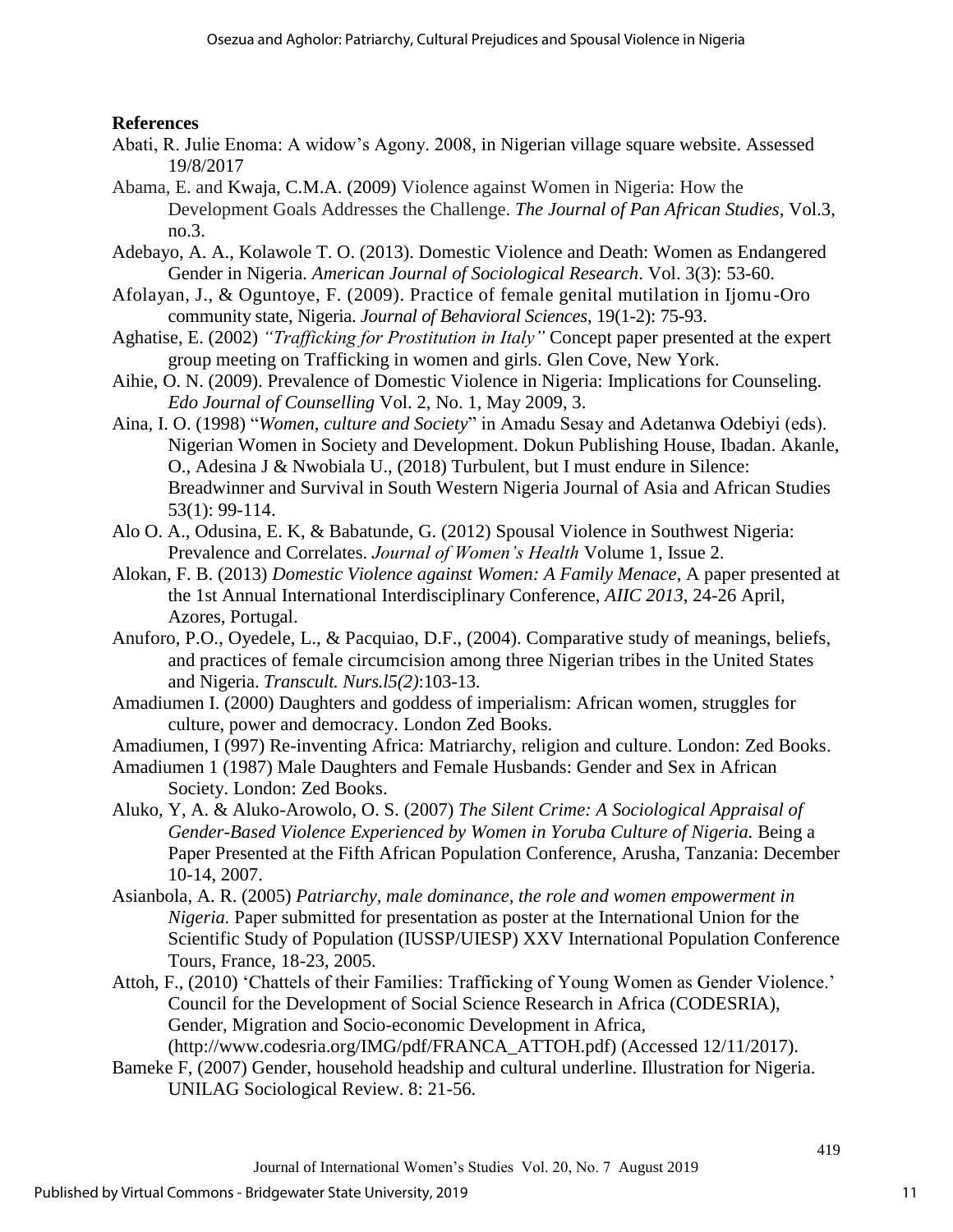- Bamiwuye, S. O.& Odimegwu, C. (2014): Spousal Violence in Sub-Saharan Africa: Does Household Poverty-Wealth Matter? *Reproductive Health* 2014, 11:45.
- Bradbury, R.E. *The Benin Kingdom and Edo-Speaking Peoples of South-Western Nigeria*. London: International African Institute. 1957.
- Caldwell, J., Orubuloye, I., Caldwell, P., (1997). Male and female circumcision in Africa from a regional to a specific Nigerian examination. *Soc. Sci. Med.* 44(8): 1181-1193.
- Carr, D. (1997). *Female genital cutting findings from DHS program.* Calverton: Maryland Micro International Inc.
- Curnow, K. (1997) Prestige and gentlemen Benin Ideal Man. *Art Journal* 56 (2):75-81.
- Ebila S (2015) A proper woman in the African Tradition: The Construction of gender and nationalism in Wangar: Mathana autobiography Unbowed. Tysdkrif Vi Lotterunde 52 (2) 144-154.
- Ebohon, O. (1996). The Life of an African Woman: The Benin Woman in Focus. Lecture Delivered on Black Solidarity Day. New York, 4th of November.
- Erabor. I And Ikelegbe O (2014) "*Issues and Practice Depicting Punishment of Wives in the Benin Kingdom in the Pre-colonial Era*" (Retrieved From www.interdisciplinary.net) Accessed 25-03-2017).
- Etuk, G. R. Nwagbara, E. N. & Archibong, E. P. (2012). Working Women and Spousal Violence in Nigeria: Emerging Patterns and Strategies for Change. *International Journal of Business and Social Science* Vol. 3(17): 272-278.
- Falola T. (2019) Writing Nigerian Women in the economy, economy education and literature. Palgrave Handbook of African Women. Yacob Haliso and Falaol T. (Eds) Springer Nature Switzerland http://doi.org/10.1007/978-3-319-77030-7-169-1.
- Fapohunda T (2016) Diversity and gender parity in Nigeria: A situation analysis. *Academic Journal of Interdisciplinary studies* 5 :3s1 [Doi 10.590/ajis.2016v5a3slp254].
- Female genital mutilation". February 2008. 20 February 2017 http://www.who.int/mediacentre/factsheets/fs241/en/
- Ferriera A. M. (2007) Patriarchy. Molefi Kete Asante and Ama Mazama (Electronic version). *Encyclopaedia of Black Studies*, 396.
- Flood, M., & Pease, B. (2009). Factors influencing Attitudes to Violence against Women. *Trauma, Violence and Abuse,* Vol. 10, 125-142.
- Freymeyer, R., & Johnson, B., (2007). An exploration of attitudes towards female genital mutilation In Nigeria. *Population Research and Policy Review. 26(1), 69-83.*
- Gruebaum E (2001) The Female Circumcision Controversy: An Anthropological Perspective. University of Pennsylvania Press, Philadelphia.
- Hart, S.D. (2010) *The Critical Roles of Perpetrator Risk, Victim Vulnerability, & Community Support Factors.* Paper Presented at the Second Annual Canadian Domestic Homicide Prevention Conference, Calgary, Alberta.
- Hart & Klein, (2013) *Practical Implications of Current Intimate Partner Violence.* Research for Victim Advocates and Service Providers. U. S. Department of Justice.
- Ine, N. (2012) An Insight into Violence against Women as Human Rights Violation in Nigeria: A Critique. *Journal of Politics and Law*; Vol. 5, No. 3; 48-56.
- Isekhure, N. (2011) The Law and Gender Sensitivity. 2011. In edoworld.net Assessed 19/8/2017
- Isibor P. O. (2008) *Women's Rights and Status under Edo Native Law and Custom: Myth and Realities (2)* in edoworld.net Assessed 19/8/2017.
- Kolawole M. (1999) Women and Africa Consciousness. Trenton Asmara: African World Press.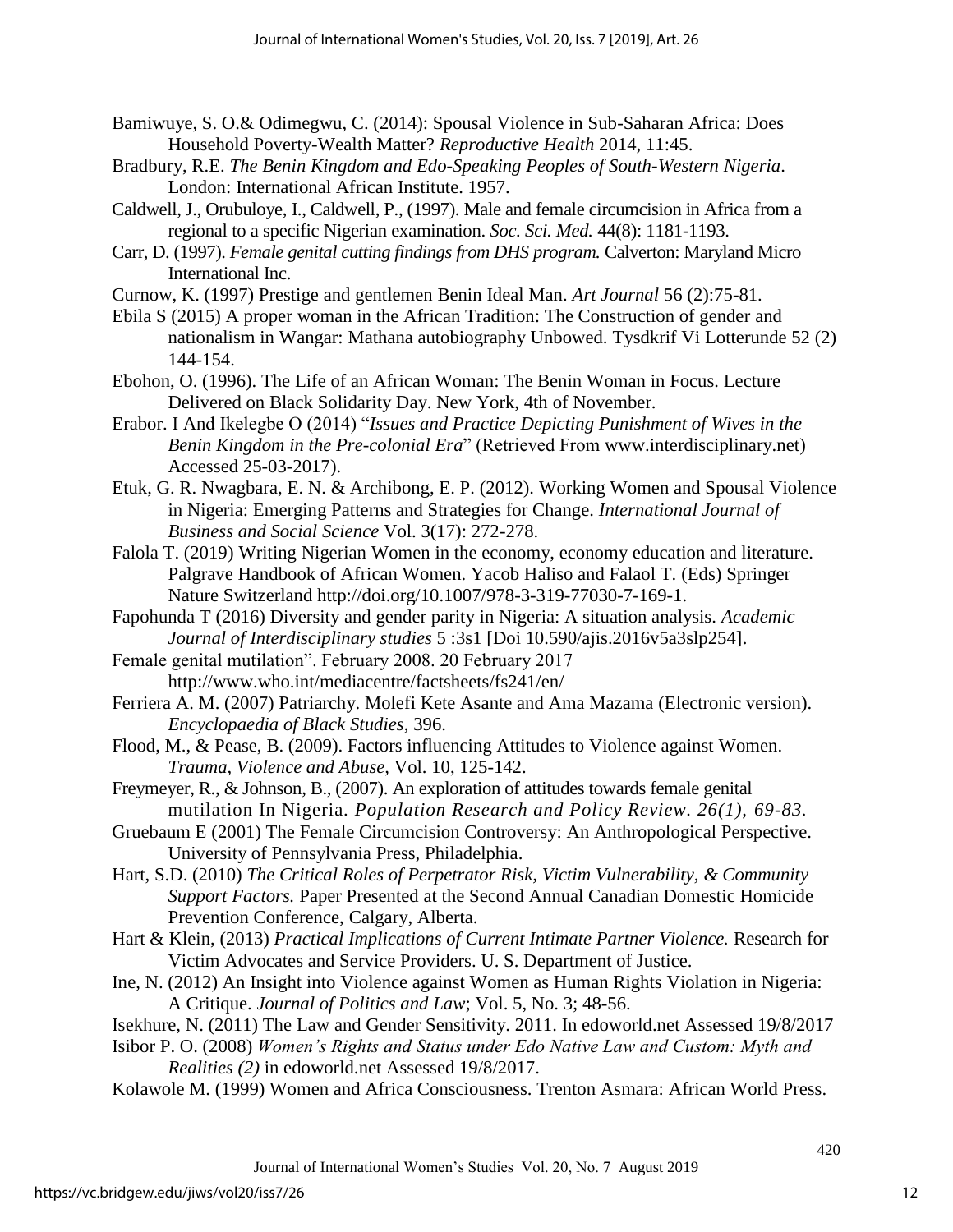- Krug, E. G., Dahlberg, L. L., Mercy, J. A., Zwi, A. B., Lozano, R. (Eds.). *World Report on Violence and Health*. 2002; Geneva, Switzerland: World Health Organization.
- Leith- Ross S. (1939) Africa Women: A study of Ibo of Nigeria. London: Routledge and Kegan.
- Myers, R, Omorodion, F., Isenalumhe, A., Akenzua, G., (1985). Circumcision: its nature and ractice among some ethnic groups in southern Nigeria. *Soc. Sci. Med.* 21(5):581-588.
- Nnaemeka O. and Korieh (2010) Long journey of impediment and triumphs in Nnaemeka & C Korieh (Eds.) Shopping our struggles: Nigerian Women, history culture and social Change. Trenton, NJ: Africa World Press.
- Nnaemeka O. (1996) Development and cultural forces and women's achievement in Africa in Law and Policy Vol 18: 2&4: 351-279.
- Oakely A. (1974) *Housewife.* London: Allen Lane.
- Obi, S. N. & Ozumba, B. C. (2007) Factors Associated with Domestic Violence in South East Nigeria. *Journal of Obstetrics Gynecology*. 27(1)75-78.
- Ogboghodo E, & Omuemu, V (2016). Prevalence, patterns and determinants of domestic violence among antenatal attendees in a secondary health facility in Benin City. Edo State. *Journal of Community Health and Primary Health Care* 28 (1) 65-79.
- Oghi, F. E. (2014) Conflict Resolution in Pre-Colonial Benin. *Global Journal of Human -Social Science:* Volume 14(6).
- Ogundipe- Leslie M Recreating ourselves: Africa women and critical transformation. Trenton: African World Press.
- Okereke, G. O. (2002) Incidence of Physical Spouse Abuse in Nigeria: A Pilot Study *Research Review NS 18(2):* 39-51.
- Okeke, T., Anyaehie, U., & Ezenyeaku, C., (2012). An Overview of Female Genital Mutilation in Nigeria: *Ann Med Health Sci Rev .*2(l); 99-113.
- Omodjohwoefe, O. S. (2011) Gender Role Differentiation and Social Mobility of Women in Nigeria. *Journal of Social Sciences,* 27(1): 67-74.
- Omorodion, F. I & Myers, R. A. (1989) Reasons for Female Circumcision Among Some Ethnic Groups in Bendel State, Nigeria. *African Study Monographs,* 9(4): 197-207.
- Onyeonoru, I. (2003) "Push Factors in Girl Trafficking for International Commercial Sex Work and the Gender Implication: A Study of Benin, Edo State" *African Journal of Peace and Conflict Studies* Vol. 1 (1): 118-139.
- Osifo, D. A and Evbuomwan, I. (2009) Female Genital Mutilatio n among Edo People: The Complications and Pattern of Presentation at a Pediatric Surgery Unit, Benin City. *African Journal of Reproductive Health.* Vol. 13 No 1:17-25.
- Oseyemwen E., Oseyemwen, N., James B. Enabulele O., Adewole, A., Atsikidi,L., Eharevba, O., (2019). Intimate Partner Violence among Women attending Practice Clinic in Nigeria, N *Niger J, Res*: 8:1-9.
- Osezua, C. (2010) *An Anthropological analysis of Changing Family Structures, Women Trafficking and International Prostitution among the Benin of Southern Nigeria*, a PhD thesis submitted to the Department of Sociology and Anthropology, Obafemi Awolowo University, Ile Ife. 2010.
- ---- (2012). "The Woman's Body, a Man's Field: The Commoditization of Female Sexuality among the Benin People of Southern Nigeria" in *Challenges of Socio-Economic Development in Nigeria at 50: Issues and Policy Options* Eds. E.A. Akinlo, O.I. Orimogunje, A.I. Akinyemi and J.O. Aransiola Faculty of Social Sciences, Obafemi Awolowo University, Ile-Ife. Pp. 168-185.